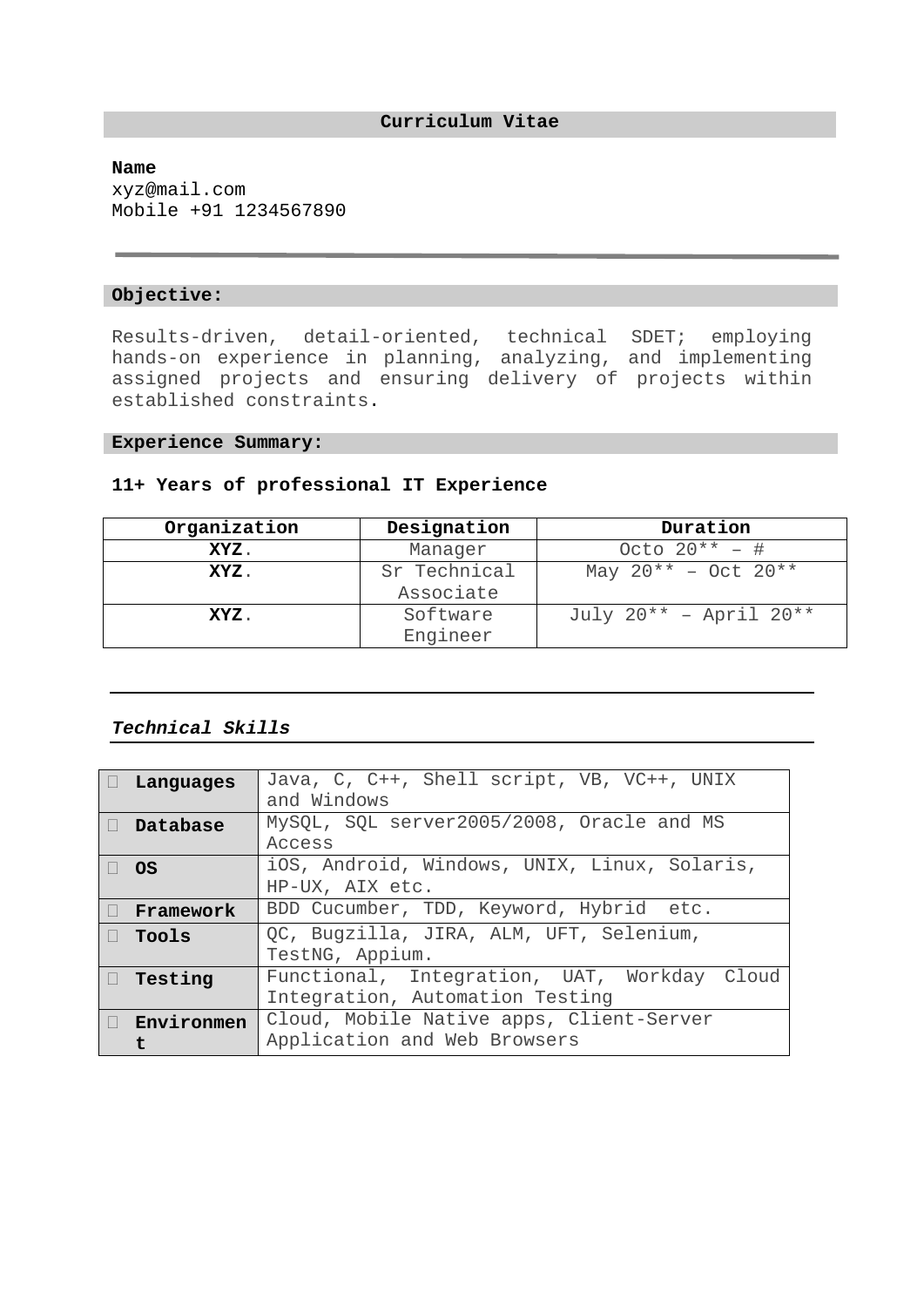Projects Client – XYZ January'20\*\* - 17th Aug  $20***$ .

*Brief Company Details* 

XYZ headquartered in San Diego, California, is the largest component of XYZ Corporation of America, based in New York, which is a subsidiary of XYZ, headquartered in Tokyo. XYZ is a leading manufacturer of audio, video, communications, and information technology products for the consumer and professional markets.

# *Project profile*

SOAR (Supply Chain Order Management Accounts Receivable) or SCS (Supply Chain Solutions) are the processes fundamental to Sony's Business success. SAP is designed to support the company's global business operations such as managing inventory, creating requisitions, processing sales orders, etc and make the Sony Supply Chain function in the most efficient of ways. The scope of SCS includes Demand Planning (DP), Supply Network Planning (SNP), and Global Available to Promise (GATP), Order Management System (OMS) and Reporting (BW).

Responsibilities:

- Lead successful transition from Accenture (client site / at offshore).
- Carrying out activities related to scope finalization, setting up of processes, effort estimations, staffing and work plan development, risks identification, mitigation plans, interface strategy preparation, identification of deliverables, etc.
- Participating in SOW finalization discussions
- Identifying and building right team for onsite & offshore activities
- Managing production support after go-live and ensuring optimal utilization of team members
- Assessing client for setting up their support structures for production support
- Liaising with multiple vendors on the project and ensuring synergy to achieve project goals from time to time
- Managed a team of 50 resources of SAP tower in the onsiteoffshore support model.
- Responsible for all the deliverables of the project to vertical, horizontal and the client.
- Managed the SAP tower improvement initiatives.
- Monitoring and keeping a tab on SLA's.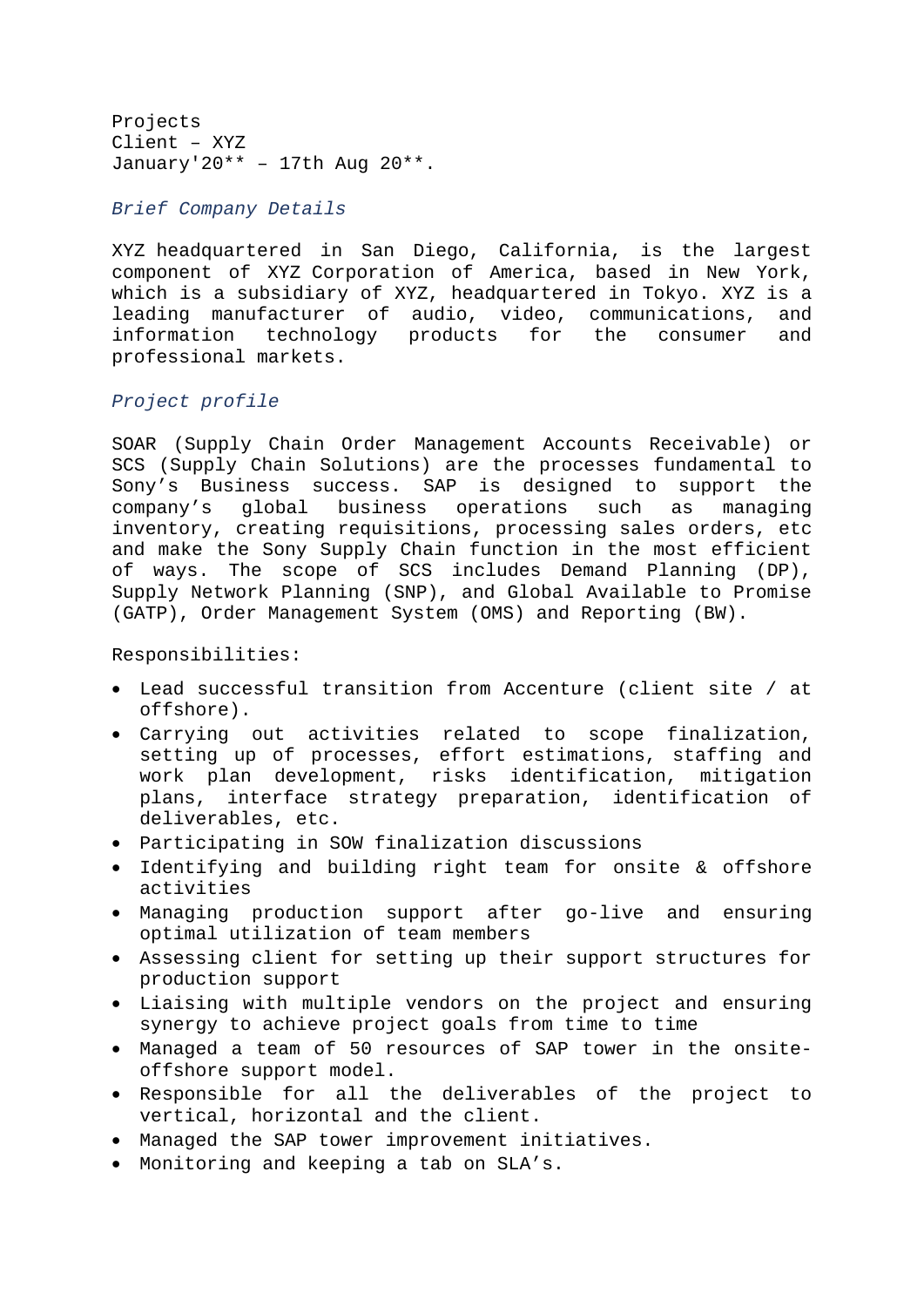**Environment:** SAP ECC (R/3) 6.0, SAP SCM 5.0 & SAP BI 7.0.

Initiative in competency building October'\*\* – December'\*\*

- Involved in building competency in niche SAP skills such as SCEM and TM.
- Working on PoC's and demos to map and configure the different business scenarios.
- Developing case studies to leverage the latest offerings of Transportation Management.

XYZ. **March'20\*\* – Oct'20\*\***  Client – XYZ March'20\*\* -  $10^{th}$  Oct'20\*\*

*Brief Company Details* 

XYZ, headquartered in India, is an international pharmaceutical company. It is ranked amongst the top ten generic companies worldwide.

### *Project profile*

The project Spectrum+ was initiated to integrate the global supply chain at XYZ . The scope included SAP APO rollout, enhancement, support and analysis of planning cycle for India, US, UK, Germany, Russia and CIS countries. APO DP is designed to take care of forecasting of MTS products in a five level approach with a unique concept of Best forecast Indicator.SNP takes care of DRP and Deployment for generating NDR and deployment reports. The module PPDS is implemented at their manufacturing facilities at Dewas and Mohali.

Responsibilities:

- SAP APO rollout for US, UK, Germany, Russia and CIS countries.
- Ensuring timely execution of planning cycle activities like demand planning, distribution requirement planning, and deployment and production planning for India, US, UK, Germany, Russia and CIS markets.
- Worked on SLA definition.
- Defining scope of Support
- Estimation of effort in different modules.
- Interacting with the client on various requirements and processes.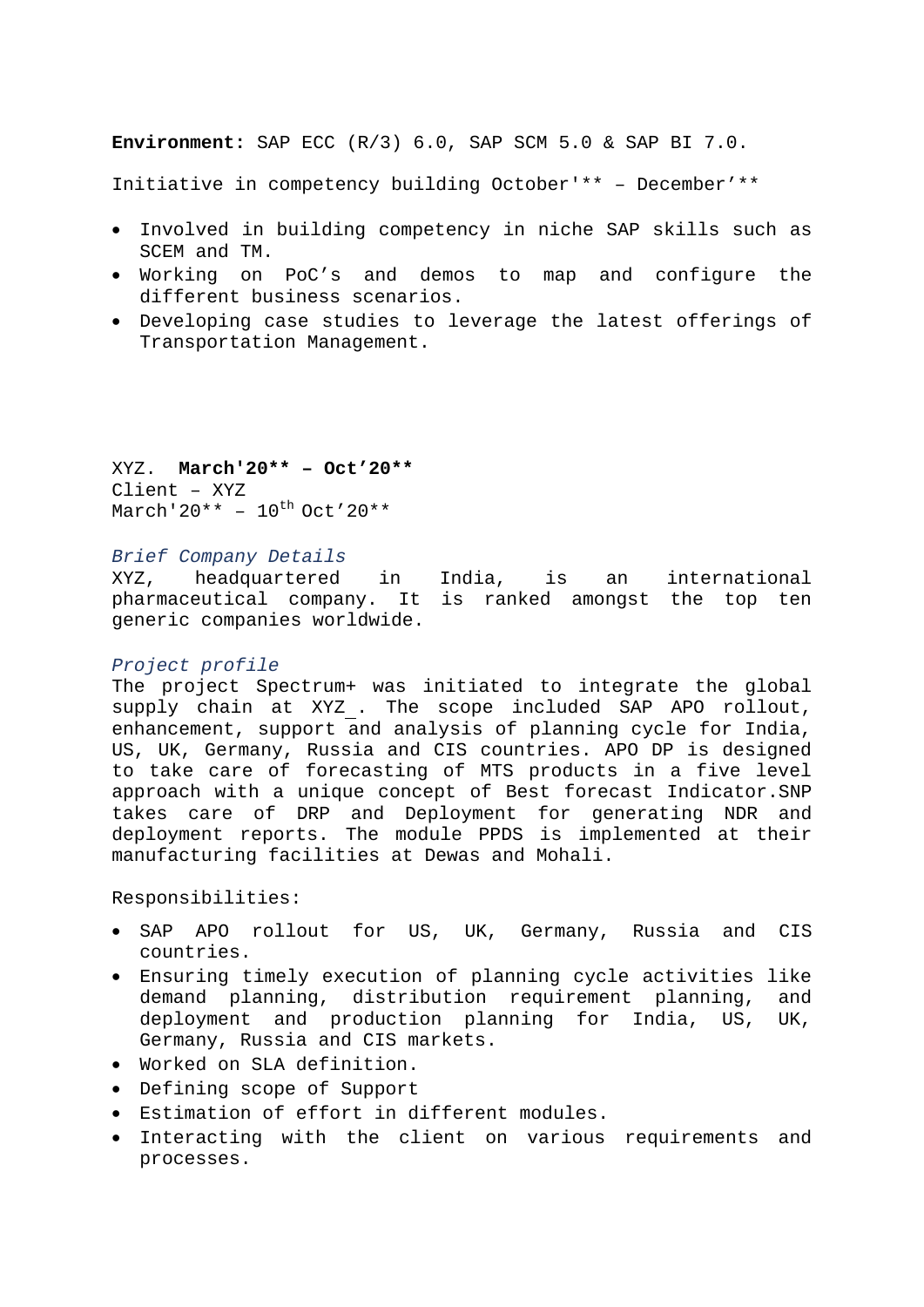**Environment:** SAP R/3 4.7, SAP APO 4.0 & SAP BW 3.5

XYZ

July 20\*\* – March 20\*\*

#### *Brief Company Details*

IBM is an MNC with global presence. It is ranked amongst the top companies worldwide.

### *Project profile*

The project IBM Procurement Systems was being executed for XYZ US Endicott. It involved support to their order management system.

Responsibilities:

- Providing support to the order management system.
- Monitoring, creation and execution of jobs according to business requirement.
- Handling user queries on order management system.

**Environment:** SAP R/3 3.0

XYZ September 20\*\*- June 20\*\* Brief Company Details XYZ.

### Project profile

The iob involved estimation of future demand on the basis of statistical models. Calculating net demand requirement by netting off supply elements. Generation of deployment, inter branch transfer and short expiry reports.

Responsibilities:

- Evaluating the supply chain processes.
- Preparing reports of sales at product + stockist level.
- Analyzing past sales figures to derive a future program of production.
- Generating reports of Deployment, NDR and material requirements.

**Environment:** Excel Based.